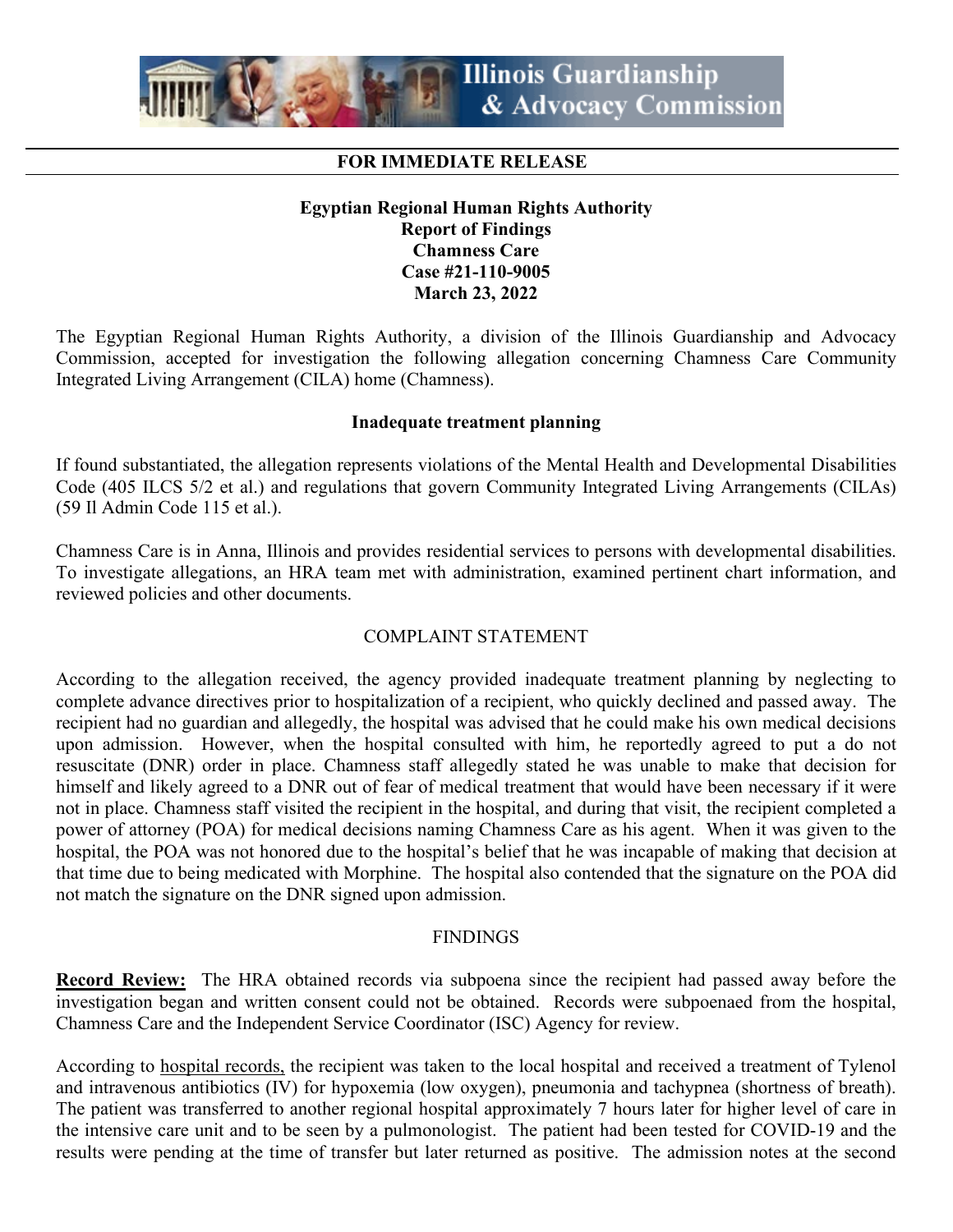hospital listed a history of hypertension, intellectual disability, mixed anxiety and depression, GERD and noted he had presented at the other hospital with shortness of breath. The note also stated that the recipient was *"alert and oriented and is his own power of attorney, he maintains the ability to make his own decisions at this point."* Regarding Code Status, the notes documented *"we had a lengthy discussion regarding his code status and wishes regarding end of life care. He states that he does not want to be on a mechanical ventilator and wishes to be allowed to pass naturally should his heart stop. He is completely alert and oriented and able to make his own decisions. Poor overall prognosis."* The form is signed by a nurse practitioner. Another progress note from a physician, from the morning following admission, stated *"patient with an intellectual disability currently lives in a group home. However, he is able to answer all directed questions in [sic] appears to be able to make his own decisions."* On the second day of admission there was a note signed by the physician that stated, *"the intensivist just saw the patient he reiterated again to him that he did not want to be intubated."* The physician also documented that the recipient continued to take off his oxygen and was desaturating, so he was started on Airvo (high flow nasal oxygen therapy). It was noted that the recipient was better overnight, but he was anxious. Regarding orientation, it was documented that the recipient did not know the name of the hospital or the date and due to intellectual disability *"I suspect he is at baseline. He does answer all questions appropriately."* It was documented that *"yesterday someone from the group home called and reaffirmed that he is his own power of attorney but they wanted us to reverse his DNR/DNI order but after discussion with the patient he did not want to do that."* On day two around 11:33 a.m. it was documented that the recipient *"was found to have covid pneumonia. He has deteriorated over the last 24 hr... The patient is refusing intubation. He refuses to assume a prone position. He is now refusing injections and some oral medications. When I spoke to him today, he vehemently refused to allow intubation and more aggressive care."* This note was signed by a second physician. A "quick note" signed by the first physician documented that one of the caregivers from the CILA home came to see the recipient and noted that there have been ongoing discussions today (day 2 of admission) with the administration in risk management about the recipient's advanced directives. *"Patient signed a form for DNR and DNI on admission. The caregiver from the group home did reiterate that this patient has capacity to make his own decisions and is his own POA. However, they feel in this situation he may not be able to make the appropriate decisions for himself. Therefore, the caregiver has come to see him to see if she is able to talk to him and convinced him to changes mind [sic] or perhaps allow her to serve as his POA. The caregiver also indicated that they spoke to an attorney through their facility and may also pursue an emergency ordered. [sic] I did reassure the caregiver that whenever decision is arrived at we would honor that so long as the person is the acting POA. [sic] I also reiterated that each day that I have seen him and the intensivist/pulmonologist has seen him we have discussed his advanced directives. [sic] This morning we were considering intubation and the pulmonologist/intensivist asked the patient once again and he declined intubation. He also suggested perhaps lying in the prone position may help but the patient declined to do that as well. As far as I have seen the patient he does seem to be able to understand what it means to be on a ventilator and we have discussed the risks and we have particularly discussed the benefits but he still has declined. If at any time they were able to secure the appropriate POA we will act in a manner as directed by that person. This meeting took place with the house supervisor, director of nursing, and risk management. Per the director of nursing and risk management administration had been involved in these discussions today as well. I will update the nighttime provider which is coming on to service in 10 min about the current situation."* Approximately an hour later, the nurse practitioner entered a note that stated *"I discussed the case with the intensivist who states that the patient has adamantly refused intubation on multiple occasions and has been consistent with his desires regarding this. He does not agree with honoring a POA agreement obtained while the patient is clearly in respiratory failure with SpO2 level of 70% with recently administered opioid medications. I also agree with honoring the patient's repeatedly stated wishes regarding end of life care and discussed the case with the remote hospitalist providing oversight who is supportive of maintaining DNR/DNI status as per the patient's wishes. Administrator on call notified of situation. The case worker was also informed of the decision to honor the patient's wishes at this time."*

The patient care notes documented that the nurse from the CILA home contacted the hospital to check on the recipient and asked to facilitate a call with him. A call was arranged, and the nurse also stated she would like to have a conference call with the case manager regarding the DNR status. The nurse requested that the Chief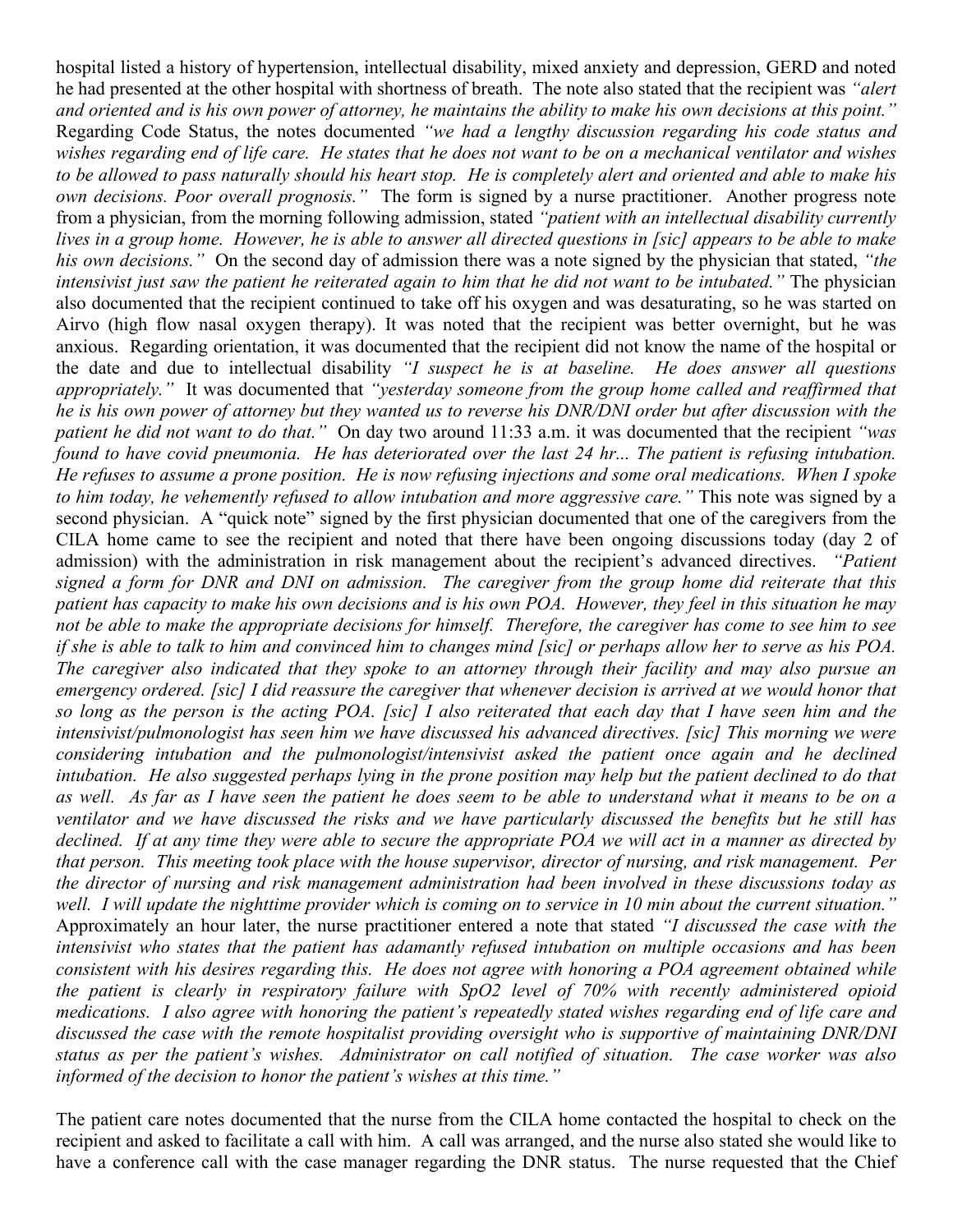Operating Officer (COO) of the CILA be able to speak to the recipient regarding the possible reversal of his DNR. Notes documented that the nurse was trying to stabilize the recipient at that time but contacted case management regarding the request. On day 2 at 5:17 pm, it was documented that the recipient was lying on his abdomen, was removing his Airvo and was anxious and upset. The physician was notified about the situation and at 5:33 pm, 4 mg of Morphine was ordered via *"IV push now"* and 2 mg via IV every 2 hours for dyspnea (shortness of breath). At 6:05 pm it was documented that the COO from the CILA home visited the recipient in his room *"to discuss with Pt [patient] about POA and reversing his signed DNR. Pt's O2 sat is between 60- 70's, dyspneic with RR [respiratory rate] of 80 per minute even after Morphine 4 mg IV push was given at 5:42 pm. Pt refused to lay on his abdomen. I left the room Pt is left with [COO]. Will continue to monitor."* At 6:30 pm it was documented that the RN from the CILA home had told the hospital's RN that the recipient had signed a POA form and that he had agreed to be intubated if needed. The CILA RN referred to the recipient stating *"You are agreeing for the nurse/healthcare provider to put you to sleep and put a tube in your mouth so you can rest your body and lungs, right?"* The hospital RN documented that the recipient *"Mumbled and unable to comprehend what he said as he appears to be dyspneic."* At 6:40 pm the CILA COO provided the RN with a copy of the POA form which was placed in his chart. A note from another RN at 8:30 pm documented that the attending physician, a tele-health physician and the nurse practitioner all agree on the recipient's continued DNI status and stated they would speak with the recipient and verify mental status and DNI status. At 9:12 pm a phone call with the CILA COO was documented in which a hospital RN told the COO that the hospital *"will not honor the paperwork that was obtained while he was on Morphine and hypoxic today.*" The COO argued that she had spent an hour in his room talking about current events in his life which showed that he could make that decision for himself to sign the POA. The COO stated that he arrived at the hospital as a *"full code and he should stay that way."* The hospital nurse contended that the paperwork from the CILA home indicated that he was competent, and his own guardian and the recipient signed a DNI at the time of admission. At 10:10 pm the RN spoke with the recipient concerning intubation. The recipient verified his name, date of birth, town he lived in and who the President of the United States was. The nurse asked if he knew what a ventilator was, to which he replied yes. The nurse went on to explain that *"A breathing tube is a tube that goes down your breathing tube/hole into your lungs to help you breathe better. Pt [patient] states 'I'm not breathing bad' the nurse states, your [sic] kind of struggling. I just want to make sure if you get worse, you do not want us to put a breathing tube down your lungs to help you breathe? Pt states, 'no.'"* At 11:18 pm it was documented that the recipient's oxygen saturation had decreased, and he was not alert to name or to touch. *"Due to DNI status per medical doctors, pt's hand was held and comforting words were said to ease his passing…pt passed away peacefully at 2321."*

The Discharge summary documented a Code status of DNR/DNI. At 7:00 pm on day 2 the physician was called to bedside due to oxygen decline since 5:00 pm. The physician was notified that the COO had been in his room attempting to get him to sign a POA after the patient had received intravenous Morphine. The physician obtained an ABG (arterial blood gas) at that time which confirmed oxygen level of 35. The case was discussed with the intensivist who stated the patient had adamantly refused intubation on multiple occasions and had been consistent with his desires regarding that. The intensivist did not agree with honoring a POA agreement *"… obtained while the patient is clearly in respiratory failure with SpO2 level of 70% with recently administered opioid medications."* The physician also agreed with honoring the patient's *"repeatedly stated wishes regarding end of life care"* and discussed the case with the remote hospitalist providing oversight who was supportive of *"maintaining DNR/DNI status as per the patient's wishes."* The Administrator on call was notified of situation, the case worker was also informed of the decision to honor the patient's wishes at this time. The discharge summary also documented concerns regarding the *"validity of the power-of-attorney agreement as it was obtained while the patient was severely hypoxic and after intravenous narcotics were given."*

The HRA reviewed the recipient's vital signs printout. On day 2 of admission the COO was visiting between 5:40 and 6:45 pm, the oxygen levels ranged from a low of 64% to a high of 95% mostly staying in the mid to upper 70s. There are blank lines for the oxygen saturation readings from 6:06 pm until 7:18 pm when it registered at 73%.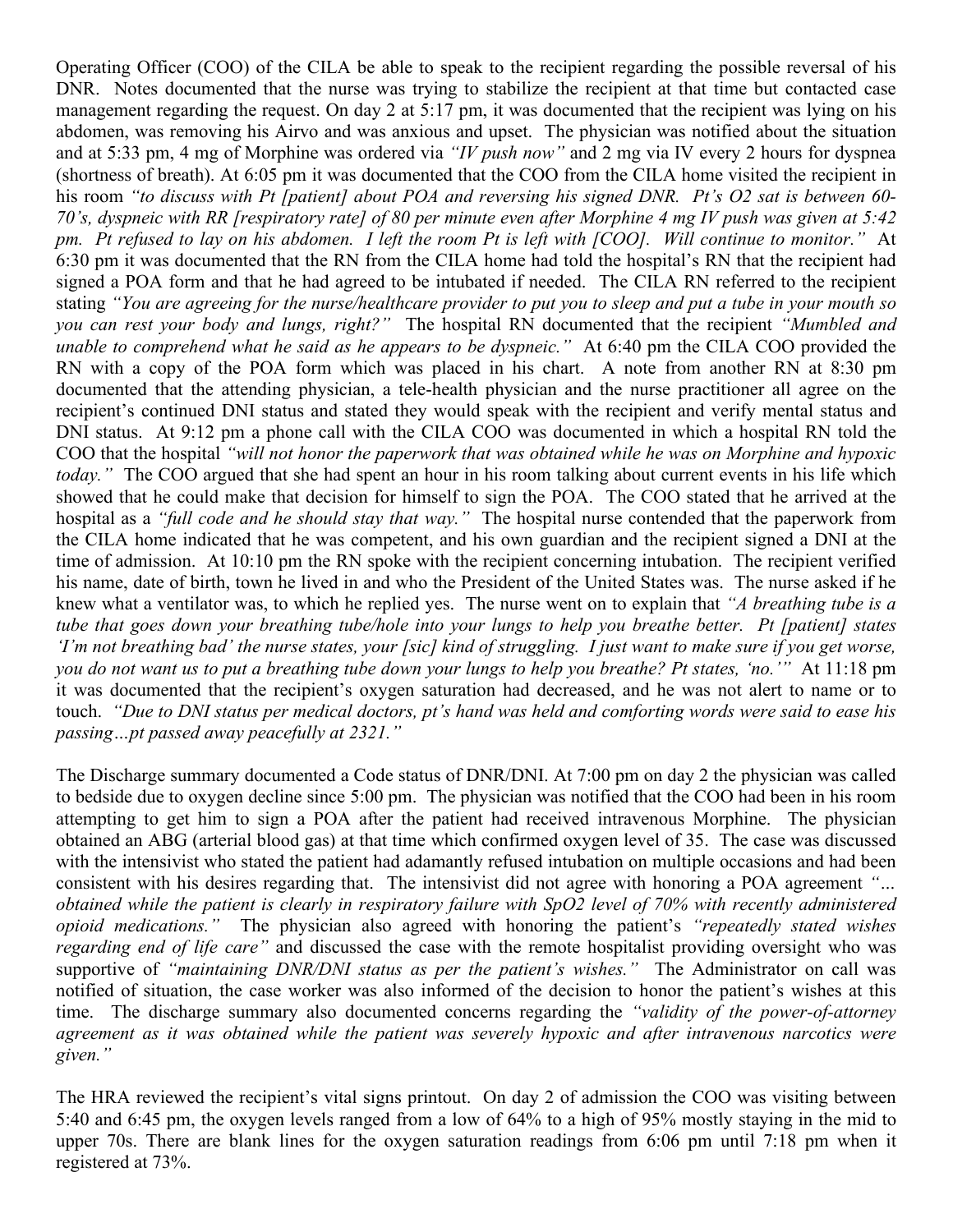The HRA reviewed a typed summary from the hospital's Risk Manager documenting the discussion with Chamness Care's CEO regarding the DNR/POA situation. It was dated on day two of admission. There were several calls back and forth that were documented between 1:00 and 6:00 pm. In one of the discussions between the hospital CEO, CNO and the Risk Manager and the Chamness Care's COO, RN and the house manager, it was agreed to bring in a third party to act as an Ombudsman to represent the patient. It was agreed that the ISC agency should be contacted to act as Ombudsman as they were familiar with the recipient as well. After discussing with supervisors at the ISC agency, it was agreed to allow the COO of Chamness Care to personally visit and advocate for the recipient while hospitalized. 30 minutes later the COO arrived along with the RN and CEO who waited in the car. The physician, CNO, House Supervisor and Risk Manager met with the COO. The physician provided an account of the care being provided and informed the COO that the recipient *"does understand what it means to be intubated and supported by mechanical ventilation and each time he has been approached about it, [recipient] has declined."* The COO stated she knew the recipient wants to live and argued that the recipient is only refusing intubation because he is afraid of the procedure. The COO brought POA papers with her and the hospital explained that employees of the hospital do not participate in the completion of advanced directives, and they do not witness signing the documents, so it was agreed to have the CILA RN witness the signature through the window of the ICU while the COO was in the room with the recipient. Approximately 2 hours later the Risk Manager was notified that the COO obtained the recipient's signature on the POA paperwork after he had received 4 mg of IV Morphine and the providers were not going to honor it due to recipient's condition at the time the signature was obtained. The Risk Manager reviewed all the documents in the chart and documented in this summary that the signatures on the DNR/DNI signed with staff as witness upon admission did not match the signature on the POA.

ISC documentation that was reviewed consisted of case notes regarding this situation. The CEO of the hospital contacted the ISC and explained the recipient was in distress and ventilators and codes were explained to him and the recipient stated he did not want either one and had signed a DNR. The CEO informed the ISC that the hospital had received calls from Chamness administration demanding to speak with the recipient because they believe "he probably doesn't understand what was being explained to him." He was reaching out to the ISC to act as a third-party Ombudsman for the recipient to assist on the decision whether the hospital should allow someone from Chamness Care to speak with the recipient. The ISC consulted the supervisor and it was agreed that the COO should be allowed to speak with the recipient to assure he understands what is happening. The ISC called the COO to confirm she would be the one speaking with the recipient and she indicated she would be and was already in route to the hospital. The CEO was informed that the ISC supported the COO speaking with the recipient. The CEO had been in touch with the public health department and requested something in writing stating the ISC supported this because *"He does not support the idea of someone coming in and coercing someone from decisions they've already made."* The supervisor for the ISC stated she would send an email to the CEO stating the ISC's support. The COO contacted the ISC at 7:11 pm and informed her that she spoke with the recipient for over an hour about the ventilator and if he wanted help from them to make decisions and he "… said yes to the ventilator and for help making decisions." The recipient signed a POA for Chamness Care to help with decisions while in the hospital. It was also documented that the recipient spoke to the CILA house manager on the phone and told him the same thing. Everyone agreed that he was lucid and stable to make these decisions at this time. "He was in distress but holding his own." The recipient smiled and waved to the COO and RN from the CILA home when they left. At 8:42 pm the ISC received another call from the COO, CEO and RN stating that the recipient was "crashing" and they were not going to honor the POA or the decision to have the vent. It was discussed to get him transferred to another hospital, but due to his oxygen levels and STATs he would not be able to survive a transfer. It was also noted that the recipient was admitted to the hospital as a "full code" and it was questionable why they would ask him if he wanted that changed upon admission. The ISC contacted the CEO of the hospital for an explanation and was told that it was agreed to let the COO speak with the recipient, but not to go in with a POA and if his doctors are telling him that the POA is not legal or valid then that is what he has to go with, therefore, what was discussed between the recipient and the COO cannot be honored. He stated the recipient had made his wishes known and that is what they must go with. He stated that the recipient was on his belly and on Morphine and not lucid when he made those decisions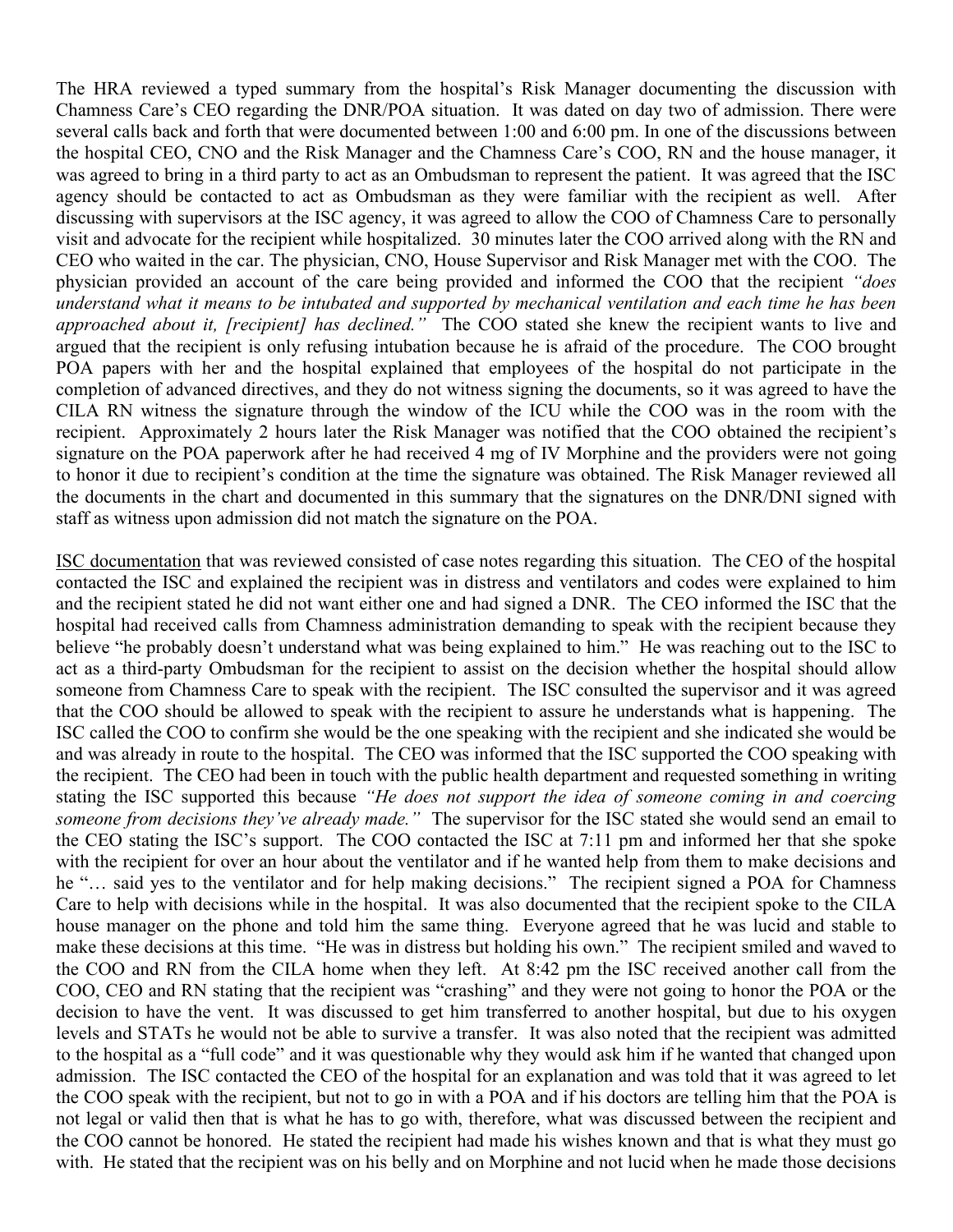with the COO and signed the POA. The COO contended that he was lucid and sitting up in his bed when he signed the form. The COO told the ISC that they would be at the courthouse at 8:00 am the next day to make the POA legal, but the recipient passed away at 11:15 pm.

The HRA reviewed the email from the ISC supervisor to the hospital which stated *"Chamness Care is responsible for the overall health and wellbeing of [recipient]. We understand that [recipient] is very anxious at this time and distrustful of those with whom he is not familiar. Given the seriousness of [recipient's] condition, we support the decision for [COO] to be able to personally visit and advocate for [recipient] while he is hospitalized."*

CILA documentation included detailed notes from the Sunday the recipient was admitted to the local hospital until Wednesday after the recipient had passed away. It was documented that this summary was also given to the Department of Public Health due to Chamness Care's belief that this was a wrongful death situation. The recipient had worked on Saturday but had been quarantined and was being monitored on Sunday due to exposure to COVID-19 by a housemate. His oxygen dropped but all other vitals were normal. The recipient stated he felt fine. Suddenly later that evening he began having shortness of breath and 911 was contacted and he was taken to the local hospital. While there, a fever developed, and he became tachycardic. The CILA was contacted at 12:18 am to notify that the recipient was being transferred for higher level of care. He arrived at 2:30 am. After providing a report of the recipient's condition around 10:30 am informing Chamness that the recipient was non-compliant with most requests, the RN at the CILA requested a phone call which might help with his cooperation. The call occurred around 2:30 pm and the recipient spoke with his CILA nurse, house manager and the COO. The recipient told them he was afraid they had forgotten about him and that *"I told them not to resuscitate me."* He was reassured that he would be ok and he was just scared. He talked to the house manager about coming to pick him up and he was assured they would pick him up as soon as he was healthy. He seemed reassured following the discussion. The hospital nurse spoke with the RN at the CILA and informed her that a DNR was signed and the RN at Chamness Care stated that he is a full code and did not agree with that. The hospital nurse indicated she would have a case manager contact the CILA RN. The case manager stated that the recipient was adamant about not being resuscitated and the nurse explained that he has a history of becoming depressed and making statements about not wanting to live during depressed times and insisted this would not be his wishes. However, the case manager stated her "hands were tied." Other notes documented several calls with the hospital consistent with the hospital's documentation outlined above. The CILA contended that he was admitted as a "full code" and did not agree with a DNR being signed under sickness and distress/fear; the hospital contended that he was lucid and adamant about not being resuscitated.

Upon arrival to see the recipient, the COO presented another copy of the recipient's face sheet showing he was a "full code" and asked if they received that from the transferring hospital and was told that they had received it. The COO explained that he was admitted as a "full code" and that has always been his wishes and her concern was the DNR was signed out of fear and/or lack of understanding of the ultimate consequences. The COO was under the impression from the meeting with hospital staff that they were all aware she was going in to speak with the recipient about signing a POA for them to help make decisions and even discussed that they could not witness the signature, but the CILA RN could witness it from the window and even showed the COO what box needed to be checked on the form. The meeting ended around 5:25 pm. The recipient was lying on his left side when she entered the room and was on nasal oxygen and a mask. She showed him a video on her phone that a friend had made for him to encourage him. At this point, the hospital nurse stated she was busy and needed to leave. He discussed how long he had been friends with her and waved to the CILA RN through the window and stated that was his nurse and called her by name. The recipient also talked about other staff being on vacation. Around 6:30 pm they called the house manager and the recipient had a conversation with him. The COO explained the POA paperwork to the recipient again and he agreed to sign so they could help advocate for him while in the hospital. They attempted to get a hospital staff in the room to hear his wishes. After several attempts, the hospital nurse came to the window. It was noted that the COO had been trying to see what his oxygen level was, but it was not on the monitors. She saw that the oxygen cord from his finger was not attached to anything and asked the hospital nurse about this and she stated it should be hooked up and the nurse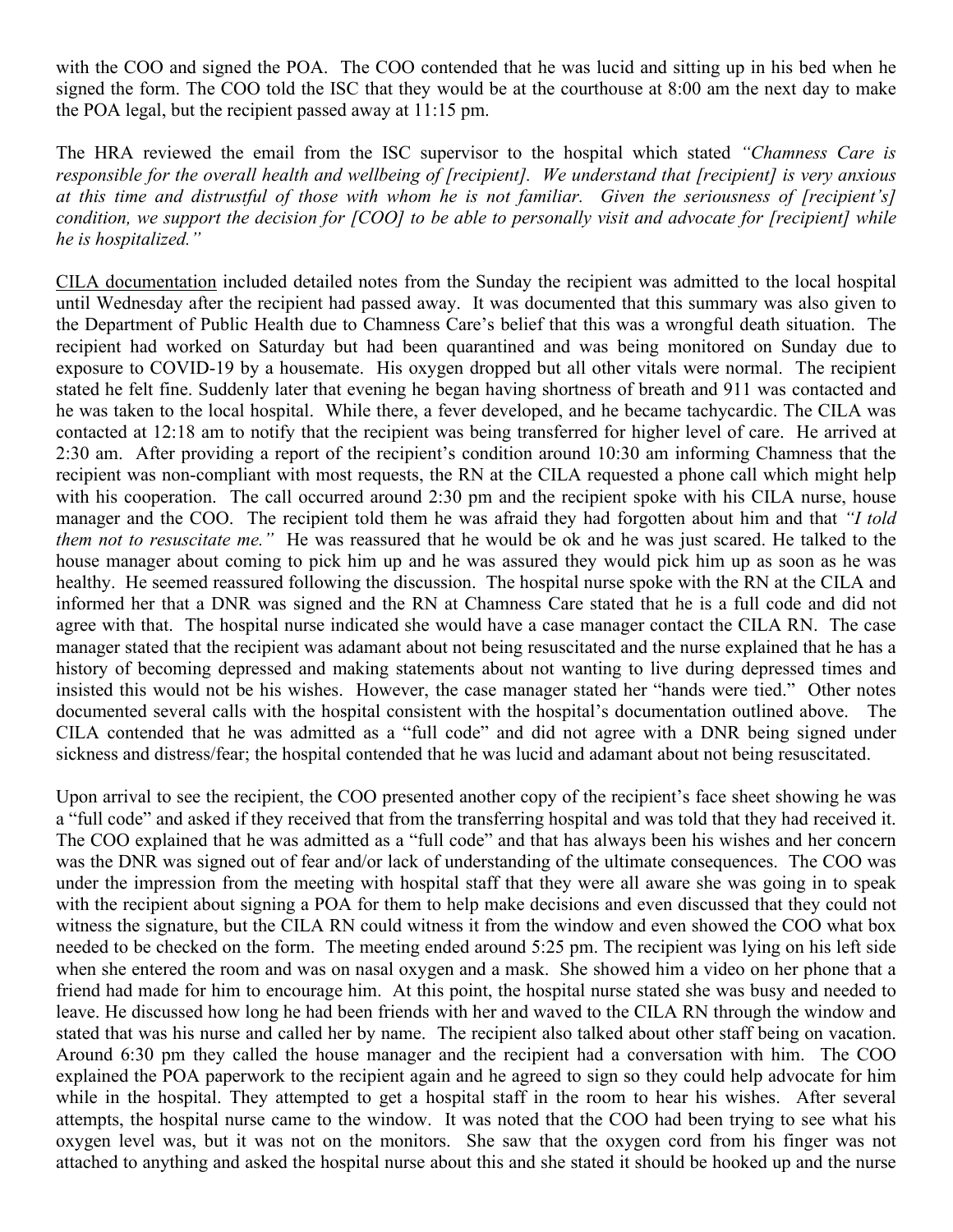said she would get it in a minute. The nurse walked away before the recipient signed the form. The house manager was a witness, via telephone, and had documented in his own case notes that the recipient stated *"I'm gonna let [COO] help me because I don't think I'm making good decisions at this point."* The CILA RN witnessed his signature through the window and signed as a witness on the form. It was noted at first that he just signed his first name and they asked him to sign his last name which he did. The signed form and face sheet showing the recipient as a "full code" was given to the hospital nurse then CILA staff left the hospital.

Around 8:30 pm the hospital called the COO to inform her that they will not honor the POA "because of the way it was handled" and stated they would be calling public health the next morning. The hospital nurse stated that the recipient was not competent because he was on Morphine and had low oxygen at the time.

Both the DNR/DNI form and the POA form were reviewed by the HRA. The first name was identical on both forms. The DNR form was signed with a middle initial whereas the POA form was not. There was a difference in a couple of the letters in the last name signature on both forms. The HRA also reviewed the face sheet that accompanied the recipient to the hospital showing his status as "full code."

The recipient's 2020 Medical Review form for the CILA showed diagnoses of Anxiety, Mild Intellectual Disability, history of Hypertension, GERD, Hiatal Hernia and Esophageal Motility Disorder. The nursing recommendations included observation for side effects of medication, monitoring behaviors, weight and blood pressure monthly and to encourage exercise and health snacking.

The Individual Service Plan (ISP) documented in the history section that the recipient *"has a history of hoarding and depression. [recipient] does make statements such as 'I just don't want to live anymore' After receiving attention for a brief time period, [recipient] goes back to normal interaction with staff/peers and appears happy. He then states that he does want to live and go bowling. It can be hypothesized that [recipient] demonstrates behavior due to depression diagnosis and/or the function of the behavior could be attention maintained."* In the honoring choices section, it was documented that the recipient *"… understands that there is a balance between rights and ability to make informed decisions. Chamness Care makes an ongoing effort to inform [recipient] of potential harm, suggest alternative and minimize potential harm when choices may result in harm. His choices are honored, however, if a time occurs when they cannot be, the reasons would be documented in this area."* In the rights section it is stated that the recipient *"… has the right to refuse any treatment or procedure, unless it is immediately life threatening."*

## **Interview:**

The HRA met with the administration of Chamness Care to discuss the documentation provided. The agency consists of 13 homes and 59 residents. Chamness staff will help residents with advance directives if needed or requested, but if the person is healthy, they generally will just speak with nurses about that at the annual physician appointments. This recipient did not have an advance directive or DNR prior to hospitalization. He never showed interest in having a DNR but would have depressive states where he would say "I want to die" but he would come out of it quickly with counseling and support. He was 50 years old and healthy other than GERD, a Hernia and High Blood Pressure. He held a job in the community daily and earned money. The agency contacted the department of Public Health to look into this situation but the only outcome they were made aware of was that the hospital "substantially meets federal requirements" for participation in the Medicare program, specifically the Condition of Participation of Patient Rights. Equip for Equality was also contacted and completed an investigation. Specifics of the investigation could not be shared, but the agency was told that concerns about this situation was shared with both state and federal agencies with recommendations about how to avoid this type of situation from happening again. The CILA home expressed concern that no explanation was provided as to why the "full code" face sheet was not honored and a DNR was pursued. They had questions as to why the CILA was not consulted/contacted or at the very least why the hospital did not ask the recipient to sign a release allowing the hospital to speak with Chamness Care. The agency has never had an issue with hospitals communicating with them about clients and typically will accept a verbal acceptance from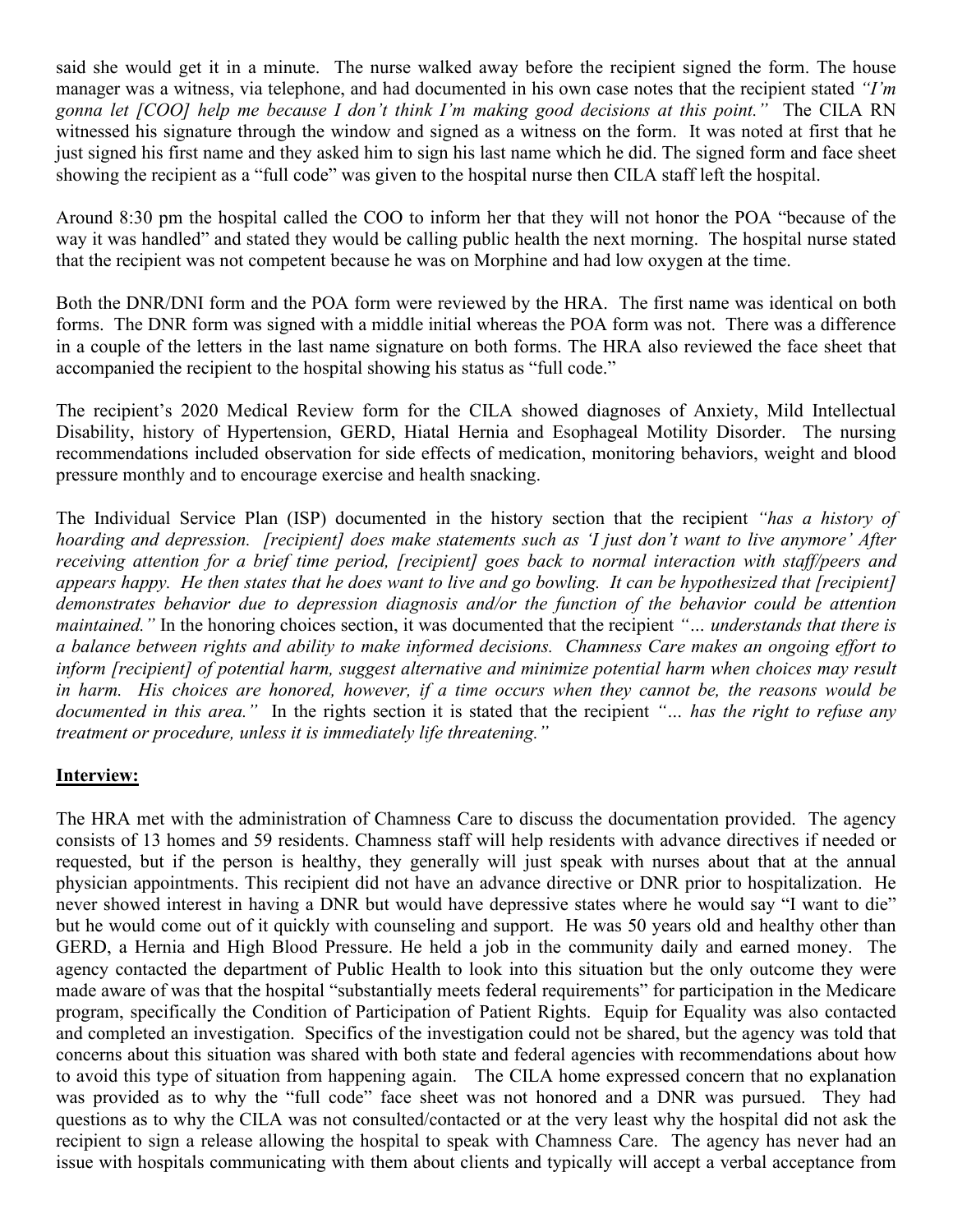the client allowing the hospital to speak with Chamness Care staff. Typically, the hospital nurses communicate with the CILA home nurse and collaborate. The COO denied the claim that the recipient was on his back during their visit. The COO also did not agree with the rationale of denying the POA due to low oxygen levels and Morphine being administered. They spoke for an hour or more about current events and things in his life and he held a conversation on the telephone with his house manager during this time as well and verbally expressed his desire for Chamness Care to be his POA to help make decisions during this hospital stay. Furthermore, the oxygen monitor was not hooked up during their visit so there was no way to tell what his levels were during that time. This was pointed out to the hospital nurse who just stated she would fix it soon.

# **STATUTES**

The Mental Health and Developmental Disabilities Code (405 ILCS 5/2-102) guarantees the right to *"adequate and humane care and services in the least restrictive environment, pursuant to an individual services plan. The Plan shall be formulated and periodically reviewed with the participation of the recipient to the extent feasible and the recipient's guardian, the recipient's substitute decision maker, if any, or any other individual designated in writing by the recipient."*

Regulations that govern CILAs (59 Ill. Admin. Code 115.200) describe the community-integrated living arrangement (CILA) as "*a living arrangement which promotes residential stability for an individual who resides in his or her own home, in a home shared with others, or in the natural family home and who is provided with an array of services to meet his or her needs…*

*c) Services shall be oriented to the individual and shall be designed to meet the needs of the individual with input and participation of his or her family as appropriate. Individuals are recognized as persons with basic human needs, aspirations, desires and feelings and are citizens of a community with all rights, privileges, opportunities and responsibilities accorded other citizens. Only secondarily are they individuals who have a mental disability.*

*d) Based on their needs, individuals shall receive supervision and supportive services which may range from continuous to intermittent. CILAs shall be designed to promote optimal independence in daily living, economic self-sufficiency and integration into the community through the interdisciplinary process"*

There is no requirement that advance directives need to be completed as part of the individual services plan.

The Power of Attorney Act (755 ILCS 45/2-8) states the following about reliance on a document purporting to establish an agency. *"(c) Any person dealing with an agent named in a copy of a document purporting to establish an agency may presume, in the absence of actual knowledge to the contrary, that the document purporting to establish the agency was validly executed, that the agency was validly established, that the named principal was competent at the time of execution, and that, at the time of reliance, the named principal is alive, the agency was validly established and has not terminated or been amended, the relevant powers of the named agent were properly and validly granted and have not terminated or been amended, and the acts of the named agent conform to the standards of this Act. No person relying on a copy of a document purporting to establish an agency shall be required to see to the application of any property delivered to or controlled by the named agent or to question the authority of the named agent.*

*(d) Each person to whom a direction by the named agent in accordance with the terms of the copy of the document purporting to establish an agency is communicated shall comply with that direction, and any person who fails to comply arbitrarily or without reasonable cause shall be subject to civil liability for any damages resulting from noncompliance. A health care provider who complies with Section 4-7 [755 ILCS 45/4-7] shall not be deemed to have acted arbitrarily or without reasonable cause"*

The Act (755 ILCS 45/4-5) prohibits a Health Care Provider from serving as a POA Agent and states *"*Neither the attending physician nor any other health care provider or health care professional may act as agent under a health care agency; however, a person who is not administering health care to the patient may act as health care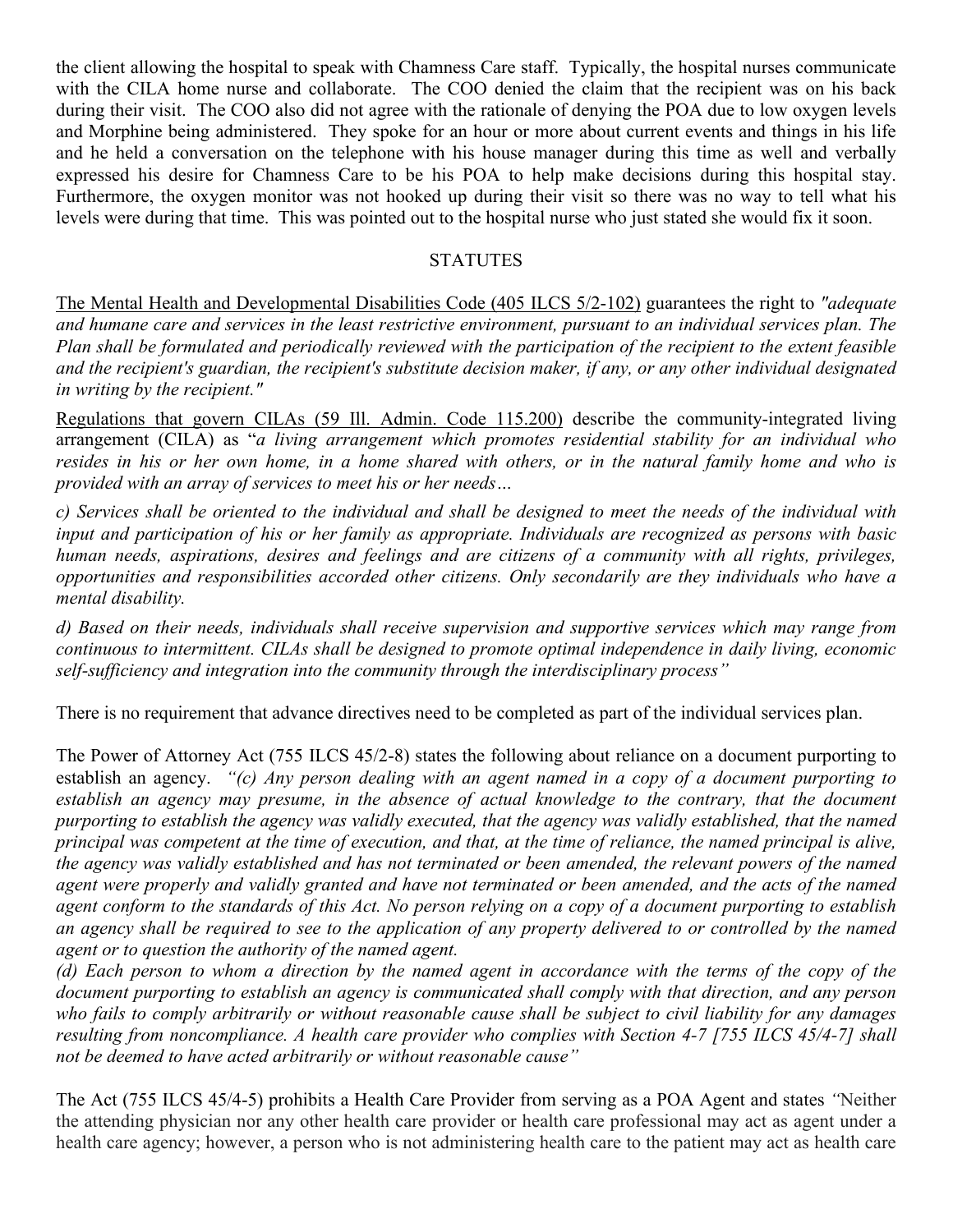agent for the patient even though the person is a physician or otherwise licensed, certified, authorized, or permitted by law to administer health care in the ordinary course of business or the practice of a profession."

The Act (755 ILCS 45/4-4) defines "Health care provider", "health care professional", or "provider" as *"the attending physician and any other person administering health care to the patient at the time of reference who is licensed, certified, or otherwise authorized or permitted by law to administer health care in the ordinary course of business or the practice of a profession, including any person employed by or acting for any such authorized person.*

The Act (755 ILCS 45/4-7) states this about the duties of health care providers and others in relation to health care agencies: "*Each health care provider and each other person with whom an agent deals under a health care agency shall be subject to the following duties and responsibilities:*

*(a) It is the responsibility of the agent or patient to notify the health care provider of the existence of the health care agency and any amendment or revocation thereof. A health care provider furnished with a copy of a health care agency shall make it a part of the patient's medical records and shall enter in the records any change in or termination of the health care agency by the principal that becomes known to the provider. Whenever a provider believes a patient may lack capacity to give informed consent to health care which the provider deems necessary, the provider shall consult with any available health care agent known to the provider who then has power to act for the patient under a health care agency.*

*(b) A health care decision made by an agent in accordance with the terms of a health care agency shall be complied with by every health care provider to whom the decision is communicated, subject to the provider's right to administer treatment for the patient's comfort care or alleviation of pain; but if the provider is unwilling to comply with the agent's decision, the provider shall promptly inform the agent who shall then be responsible to make the necessary arrangements for the transfer of the patient to another provider. It is understood that a provider who is unwilling to comply with the agent's decision will continue to afford reasonably necessary consultation and care in connection with the transfer…*

The Act (755 ILCS 45/4-8) states this about immunities of health care providers. "*Each health care provider and each other person who acts in good faith reliance on any direction or decision by the agent that is not clearly contrary to the terms of a health care agency (a "reliant") will be protected and released to the same extent as though the reliant had dealt directly with the principal as a fully-competent person. Without limiting the generality of the foregoing, the following specific principles shall also govern, protect and validate the acts of the agent and each reliant:*

*(a) No reliant shall be subject to any type of civil or criminal liability or discipline for unprofessional conduct for complying with any direction or decision by the agent, even if death or injury to the patient ensues…"*

#### **CONCLUSION**

The complaint alleged inadequate treatment planning due to Chamness Care lacking advance directives in place prior to hospitalization. During interviews, Chamness administration explained that they do not automatically discuss DNR/DNI with each individual unless the individual is in poor health and it may be necessary. When individuals are generally healthy, as was the case for this recipient, they discuss advance directives during annual physical examinations with the physician and unless the recipient or guardian chooses to put a DNR in place, they leave the individual as a "full code" meaning all life saving measures will be taken. This is noted on the face sheet that is sent with each individual when they are taken to the hospital for emergency care. This recipient's face sheet documented that he was a "full code" and administration explained that this is all that the other hospitals they utilize requires to honor the full code status. The recipient's individual service plan documented that the recipient has bouts of depression but can typically be redirected easily with encouragement from trusted people. It also documented that the CILA home makes an ongoing effort to inform the recipient of potential harm, suggest alternatives and minimize potential harm when his choices may result in harm. It was noted that if there was a time his choices could not be honored it would be noted in the plan. Finally, the treatment plan stated that the recipient has the right to "refuse any treatment or procedure, unless it is